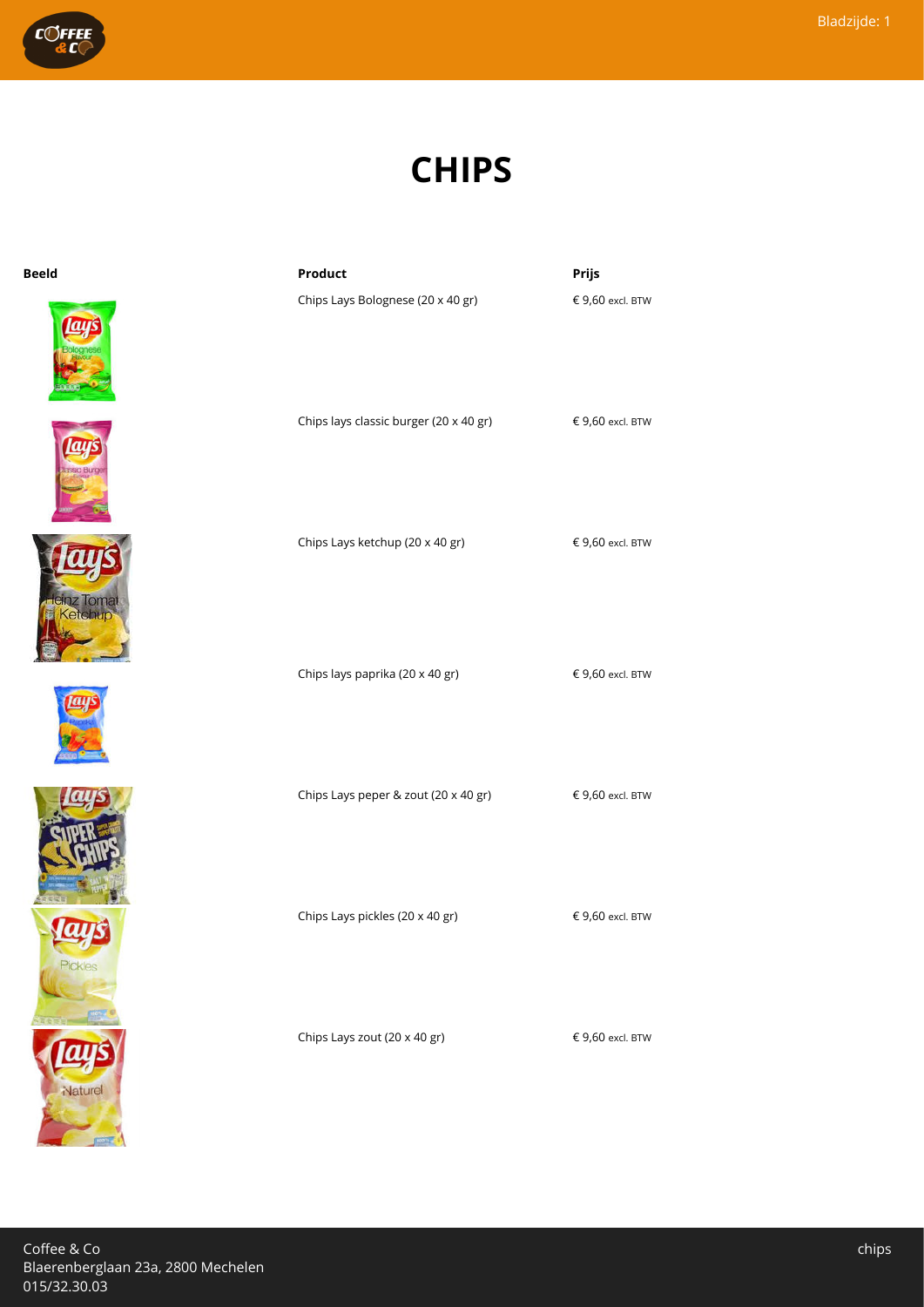



















Yuka Chips Paprika Fair Trade 50gr (24stuks) € 28,00 excl. BTW

Pop chips barbecue 23gr (21 stuks) € 22,30 excl. BTW

€ 28,00 excl. BTW

€ 28,00 excl. BTW

Yuka Chips Salt Oxfam Fair Trade 50gr (24

Yuka Chips Taco Oxfam Fair Trade 50gr (24

stuks)

stuks)

| Bits Zero's Texas Paprika (30 x 30 gr) | € 13,00 excl. BTW |
|----------------------------------------|-------------------|
|                                        |                   |

Bits Twisties Honey BBQ (30 x 30 gr)  $\epsilon$  13,00 excl. BTW